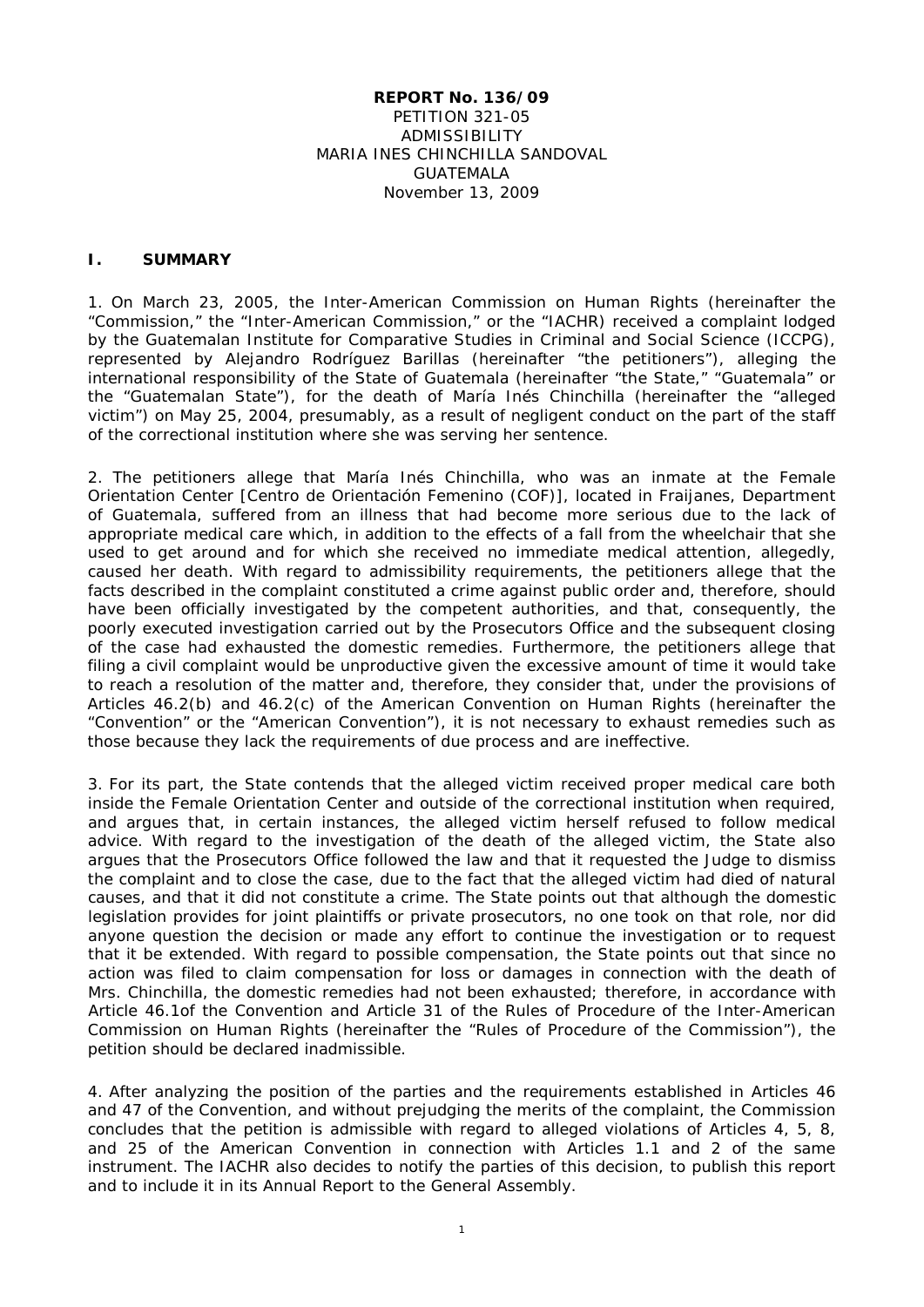## **II. PROCESSING BEFORE THE COMMISSION**

5. On March 23, 2005, the Commission received a complaint dated February 25, 2005, lodged by the Guatemalan Institute for Comparative Studies in Criminal and Social Science (ICCPG) and assigned it No. 321-05. On May 12, 2005, the Commission forwarded the relevant parts to the State and requested that it submit its response within two months in accordance with the provisions of Article 30.2 of the Rules of Procedure of the Inter-American Commission on Human Rights (hereinafter the "Rules of Procedure"). The State's response was received on March 7, 2006.

6. Furthermore; the IACHR received information from the petitioners on the following dates: May 31, 2005; April 16, 2006; August 9, 2006; November 2, 2006; February 18, 2008; July 3, 2008; March 2, 2009 and on July 15, 2009. Those communications were duly forwarded to the State.

7. The IACHR also received observations from the State on the following dates: June 12, 2006; September 26, 2006; January 10, 2007; November 24, 2008; on May 29, 2008, and on October 14, 2009. Those communications were forwarded to the petitioners.

## **III. POSITIONS OF THE PARTIES**

#### **A. The Petitioners**

8. The petitioners allege that Mrs. María Inés Chinchilla, who was sentenced to 30 years in prison for committing homicide, died on May 25, 2004, while serving her sentence at the Female Orientation Center.

9. The petitioners contend that the death of the alleged victim was the result of two interrelated causes. First, because the alleged victim suffered from diabetes mellitus and from high blood pressure that became more serious due to the lack of proper medical care while in prison, and, second, due to the negligence of the staff of the correctional institution after she fell on May 25, 2004, and subsequently died.

10.Specifically, with regard to the medical care provided to the alleged victim, the petitioners contend that the correctional institution did not have the proper medication, care or diet needed to treat her illnesses. The petitioners point out that to schedule medical appointments outside of the correctional institution required long and bureaucratic procedures that had to be approved by the judge. They also point out that the alleged victim missed several medical appointments because, in addition to the fact that often times the penitentiary system did not have a sufficient number of guards to transport the alleged victim to the hospital, the National Civil Police could not provide agents for the guard detail or did not have fuel for the vehicle.

11.With regard to diet, the petitioners allege that the State has the obligation to provide the proper food and the diet established for each individual and that the diet must be administrated by the penitentiary system staff in accordance with established national and international standards. Therefore, when the State indicates that Mrs. Chinchilla did not follow the diet and that she ate sugar and other inappropriate foods, the State demonstrates that it did not fulfill its obligation to exercise control and provide care for the individual.

12.The petitioners maintain that the physical deterioration of Mrs. Chinchilla, as a result of the poor medical care provided in the correctional institution, had led to the development of tumors; diabetic comas on several occasions; the debridement of her feet; retinopathy; and, – in August 2002– the supracondylar amputation of her right leg. The petitioners also point out that because of the diabetes, the alleged victim had developed an infection in the amputated limb which prevented her mobility and required her to resort to a wheelchair. The petitioners further allege that those circumstances made it quite evident that the alleged victim's health demanded continuous specialized care outside of a correctional institution because the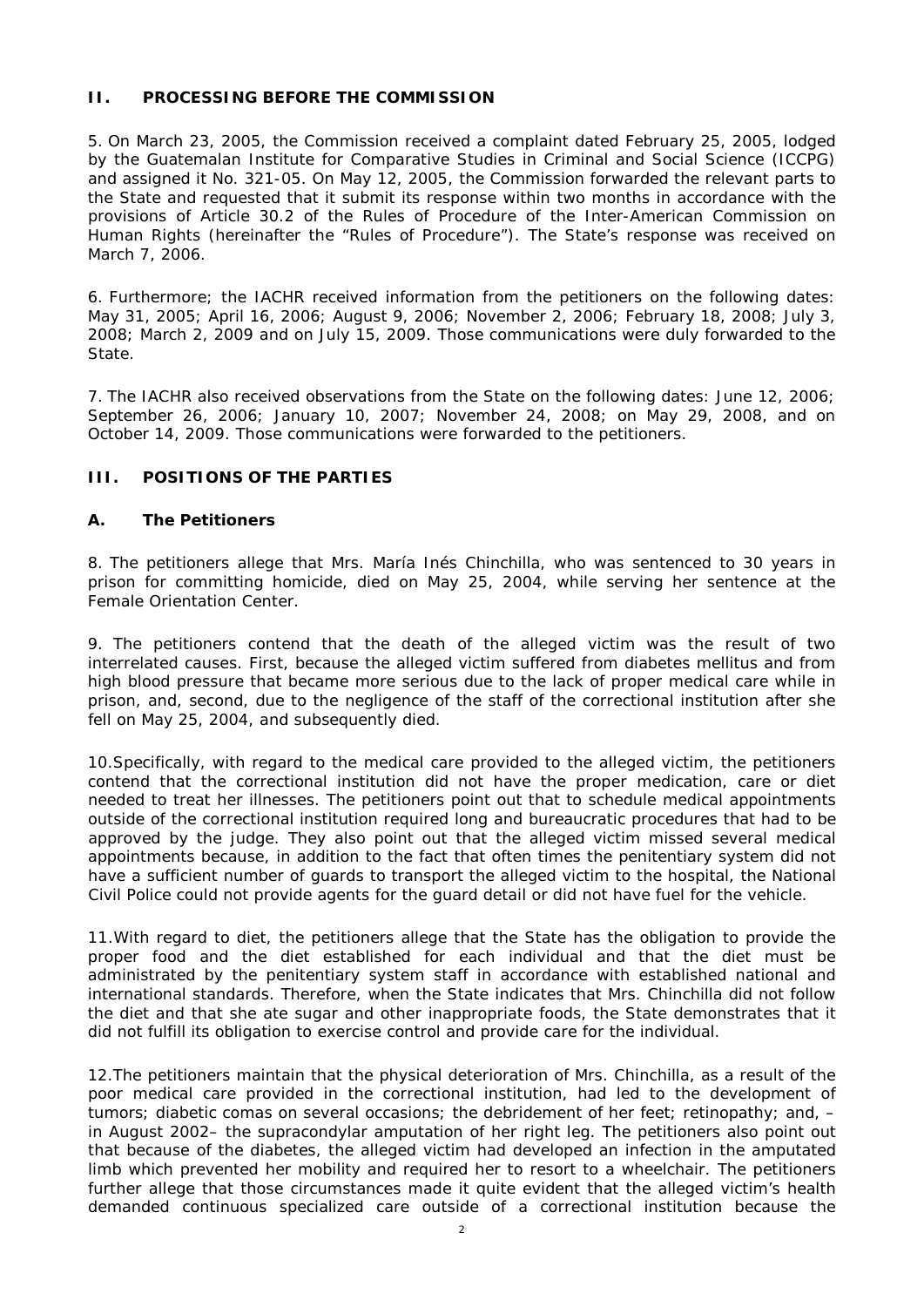treatment required hospitalization. As a result, the petitioners allege, the lack of proper medical care derived in cruel and inhuman punishment of Mrs. Chinchilla, and the severity of that punishment grew as it continued over time, constituting torture.

13.With regard to the circumstances of her death, the petitioners state that on May 25, 2004, Mrs. Chinchilla left her cell on her wheelchair and subsequently fell. Inmates, who became aware that she had fallen, came to her aid, took her to the director's office and asked for the chief of medical care of the correctional system, who did not come until after Mrs. Chinchilla had died. The petitioners point out that a nurse at the institution provided first aid to the alleged victim, and it was the nurse who confirmed that Mrs. Chinchilla's blood pressure was very high and who said that she should be taken to a hospital, a procedure that, according to the petitioners, was, allegedly, not authorized. The petitioners state that in the three hours that elapsed between the moment Mrs. Chinchilla fell from the wheelchair and the time of her death, the alleged victim did not receive proper medical care; that she was in agony, exhibiting respiratory problems and problems related to her sugar level; and that she was expelling saliva from her mouth.

14.In sum, the petitioners contend that both, the extremely poor medical care the alleged victim received during the years she was incarcerated, evidenced by the absence of adequate diet and medication, and, consequently, the worsening of her illness, as well as the negligence displayed by the authorities in not providing her with proper and immediate medical care on the day she fell, led to her death as a result of a diabetic coma. The petitioners point out that there is no agreement in the official reports, given that the autopsy reveals that Mrs. Chinchilla died as a result of a pulmonary edema and hemorrhagic pancreatitis, but, the legal certificate authorizing the removal of the corpse indicates that the cause of death could have been myocardial infarction and diabetes mellitus type II. The petitioners also indicate that the Public Ministry determined that the facts did not constitute a crime and, therefore, requested that the case be closed.

15.Therefore, the petitioners conclude, the facts denounced in the complaint violate Articles 1, 2, 4, 5, 8, and 25 of the American Convention. Furthermore, the petitioners assert that the failure to provide proper medical care falls within the provisions of Article 419 of the Criminal Code of Guatemala<sup>[1](#page-2-0)</sup> and, at the same time, the petitioners add, those omissions constitute a violation of Article 19 of the Constitution of Guatemala<sup>[2](#page-2-1)</sup> and of Article 5 of the American Convention. The petitioners allege that, in this case, there is a violation of the right to life, classified in domestic legislation as manslaughter, in accordance with the provisions of Articles 127 and 421 of the Criminal Code. With regard to this fact, the petitioners point out that the investigation that was carried out by the Prosecutors Office met neither the seriousness nor the exhaustiveness required by Article 1(1) of the American Convention because not even minimal efforts were made to try to determine the level of responsibility of the correctional staff bore in the death of the alleged victim; and, thus, the closing of the case exhausted the domestic remedies. In fact, the petitioners contend, in this case, the Public Ministry only tried to ascertain whether Mrs. Chinchilla's body showed any evidence of violence or foul play, without trying to determine whether the death was the result of medical negligence, which was fully documented, considering her physical condition and the lack of proper care which the State was obligated to provide.

16.With regard to the exhaustion of domestic remedies, the petitioners allege that the death of Mrs. Chinchilla inside a correctional institution constituted a crime against the public order that should have been prosecuted by initiative of the Prosecutors Office itself. With regard to the State's allegations that there was no request for an investigation lodged under the provisions of Article 116 of the Criminal Code, which establishes that the aggrieved party may motivate the criminal prosecution or join the prosecution already initiated by the Public Ministry, the

<span id="page-2-0"></span><sup>&</sup>lt;sup>1</sup> The petitioners cite Article 419 of the Criminal Code of Guatemala which establishes: The civil servant or civil service employee who omits, refuses to carry out, or delays any action that falls within the scope of its responsibilities or position, shall be punished with one to three years in prison.

<span id="page-2-1"></span>Article 19.- Penitentiary system. The penitentiary system must aim for the social readaptation and the reeducation of the inmates and to provide care for them that meets the following minimum standards […]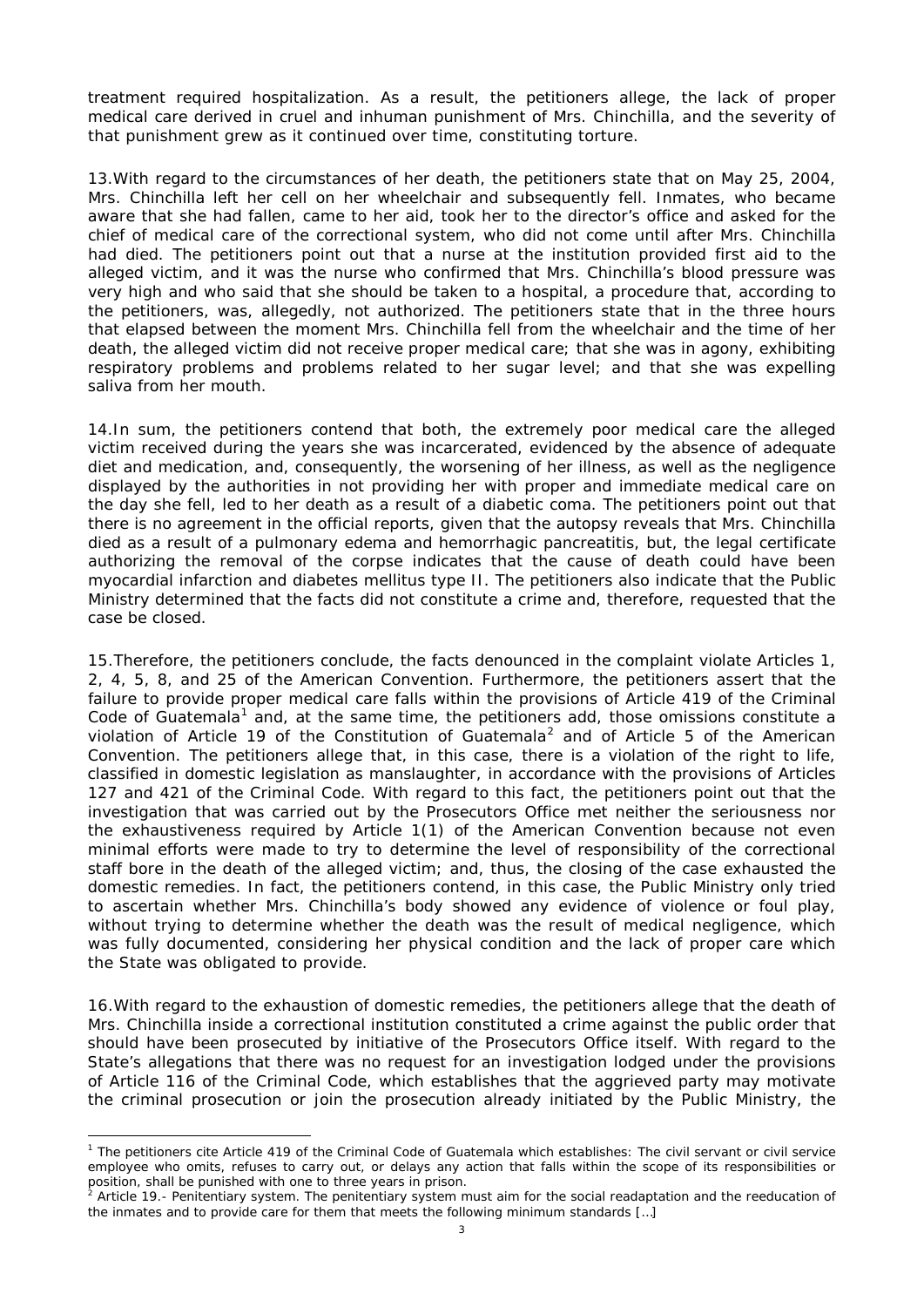petitioners allege that the State did not adhere to the principle of participation, that is, it did not meet its obligation to guarantee the participation of the victim, whom it must inform that it is conducting an *ex officio* investigation which the victim may join.

17. The petitioners point out that Article 8 of the Public Ministry Law states: "The Public Ministry shall inform the victim of the results of the investigation and will notify the same of the resolution to close the case." In other words, the petitioners allege that Guatemalan legislation guarantees the participation of the victim in the criminal investigation, but it requires that the entity responsible for conducting the investigation provide the victim information about it and about the results of the same, otherwise, the petitioners allege, the victim or victims would not be informed and would not be in a position to participate in the investigation or make any decisions about it. The petitioners point out that the State had not introduced any documentation dated around the time of Mrs. Chinchilla's death that provided any evidence that the Prosecutors Office had notified the relatives of the alleged victim of the investigation or of the results obtained<sup>[3](#page-3-0)</sup>.

18.In sum, the petitioners point out that the relatives of the alleged victim were never informed about the possibility of joining in the prosecution as joint plaintiffs, and, therefore, they were never provided the legal assistance available to those who wish to become joint plaintiffs but do not have the resources necessary to do so, as provided in Article 539 of the Code of Criminal Procedure. The petitioners say that, that fact combined with the family's tenuous economic situation and their lack of knowledge about Guatemala's criminal procedures, prevented them from taking advantage of the opportunity. The petitioners further allege that, in any case, the relatives could not be assigned responsibility for an investigation that the State was obligated to carry out.

19.With regard to the allegation that the State was unable to provide medical care to the alleged victim inside the correctional institution, the petitioners point out that four motions for early release of Mrs. Chinchilla were filed and all of them denied by the Second Criminal Enforcement Court.

20.Last, with regard to the legal process to claim reparation for loss and damages, the petitioners allege that they did not file any legal action because it would have been unproductive, given the delays that those proceedings normally entail. Specifically, the petitioners point out, only once in the last 20 years has the State been found guilty of a death that occurred inside a prison and, in that instance, compensation was never paid. Therefore, the petitioners assert, the exceptions to the requirement of exhaustion of domestic remedies established in Article 46(2b) and (c) of the Convention apply by virtue of the "unwarranted delay in rendering a judgment on the remedies" and by the ineffectiveness of those remedies.

## **B. The State**

21.In its communications, the State contends that the alleged victim was provided proper medical care inside the correctional institution and, that she was also taken to the hospital any time her condition or treatment required it. The State also points out that, on several occasions, when Mrs. Chinchilla was provided the required medicine and food she rejected them and refused to follow medical advice, and, furthermore–according to the information provided by the Office of the Director of the Penitentiary System–she ate foods harmful to her health in order to be taken to the hospital, all of which resulted in the deterioration of her health.

22.In a communication received on October 14, 2009, the State submitted detailed information regarding the medical care provided to the alleged victim while she was imprisoned. The State argues that Ms. Chinchilla Sandoval requested to have several medical appointments, most of which were approved; that she never suffered the alleged acts of torture in the detention center where she was being held (*Female Orientation Center [Centro de Orientación Femenino (COF)]*;

<span id="page-3-0"></span><sup>&</sup>lt;sup>3</sup> The petitioners specifically requested that the IACHR keep the identity of Mrs. Chinchilla Sandoval's relatives secret.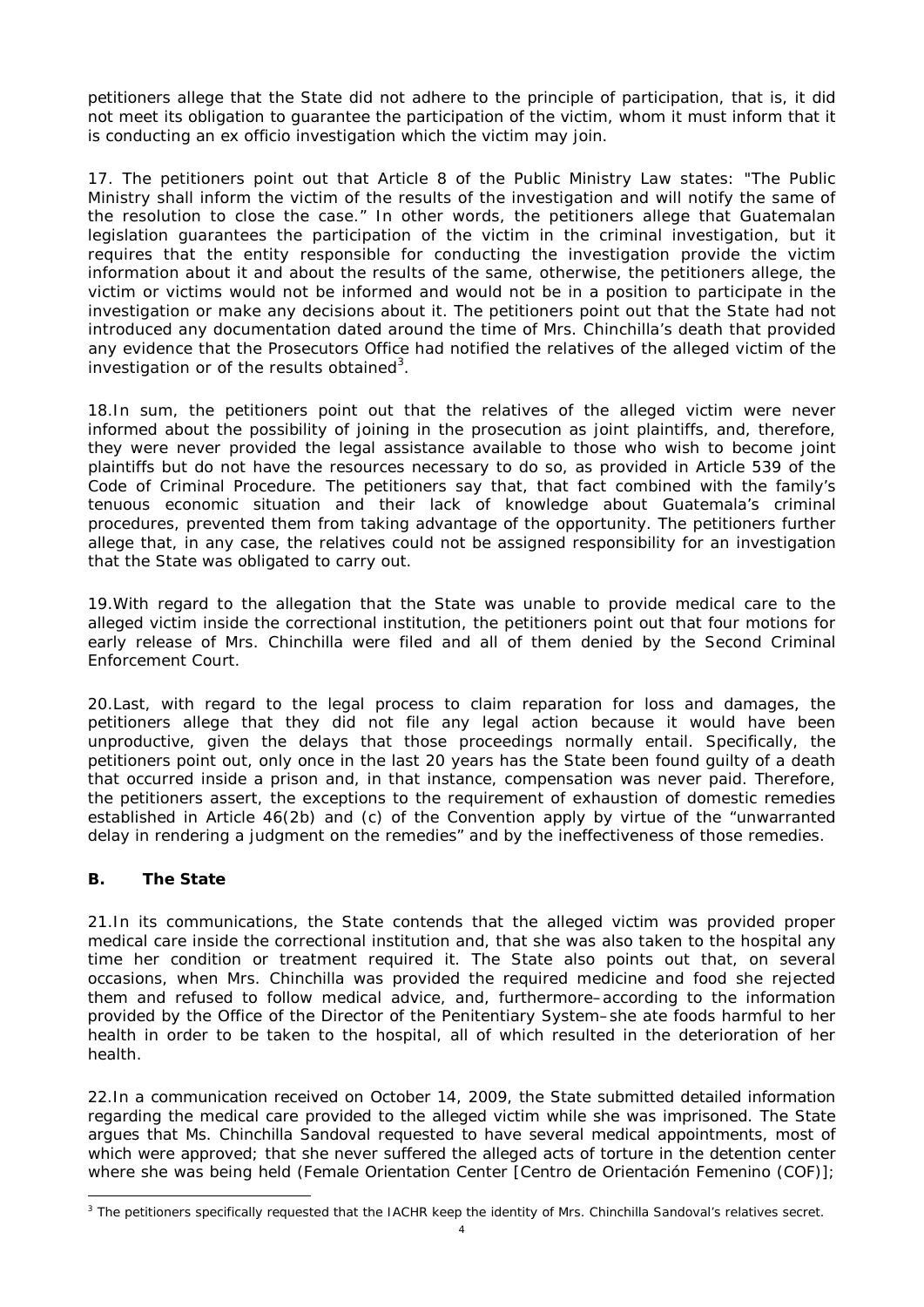and that she died as a result of a previous degenerative disease she suffered from. It further asserts that Ms. Chinchilla Sandoval was provided health care services, medicines and hospitalization, since from March 1997 until March 2004 she was authorized to attend medical appointments on a total of 121 days, she was interned 8 times in a period of 401 days; which means that she was provided health care services during 1 year, 5 months and 6 days out of the 7 years of her detention. Furthermore, the State submitted information on the reasons why the medical appointments that were authorized on behalf of Ms. Chinchilla ended up not taking place. In addition, the State argues that the available medical reports did not prescribe hospitalization.

23.The State also asserts that it carried out a series of actions on behalf of Ms. Chinchilla Sandoval, namely:

· Constructing a special toilet and sink for the handicapped;

· Granting her a scholarship for obtaining a high school degree at the *Instituto Guillermo Putzeys Álvarez*, which she successfully obtained in 1999, after having taken classes Monday to Friday from January to October 1999;

· Authorizing her to study Management at the *Universidad Francisco Marroquín*, from February to June 2000, which she could not continue due to health-related issues;

·Authorizing her to leave the COF in order to buy materials for her craft making;

· Authorizing her to be imprisoned in a special area designed for mothers (*área maternal*) with a private room, and approving the purchase of a refrigerator and a television as a means for making her imprisonment more comfortable.

24.With regard to the petitions for early release lodged by the alleged victim, the State explained the reasons why those petitions had been denied. The State pointed out that on February 14, 2003, the Second Sentence Enforcement Court dismissed the petition because, based on the expert testimony and on the medical records, the alleged victim was not terminally ill. Likewise, the State pointed out that in a decision issued on August 29, 2003,the judge dismissed the second petition lodged by the alleged victim based on the fact that, in the opinion of the experts of the Judicial Body, of the Prosecutors Office and of the attending physician at the San Juan de Dios Hospital, the illness afflicting the alleged victim was not in its terminal stage. On September 25, 2003, the State added, the Fourth Chamber of the Court of Appeals confirmed the decision of the Sentence Enforcement Court and stated that the experts had categorically asserted that inmate María Inés Chinchilla Sandoval was not in imminent danger of dying. Lastly, the State pointed out that on April 29, 2004, the judge rejected another petition lodged by the inmate arguing that, as Article 7(c) of the Law of Reduction of Sentences established, "it is essential for the inmate to have carried out altruistic, heroic or acts with humanitarian impact," something that had not been demonstrated in this case. The State also indicated that the alleged victim had lodged a petition based on those grounds, but that the petition was dismissed due to the fact that the petitioner had died on May 25, 2004, and there was no need for a ruling by the court.

25.With regard to the events that unfolded on May 25, 2004, the State points out that the nurse on duty had treated the alleged victim after her fall at 9:20 a.m., giving her the appropriate medication and notifying the coordinator of medical care. The State asserts that at 11:05 a.m., inmates at the Female Orientation Center had informed the nurse that Mrs. Chinchilla Sandoval could not breathe. The State points out that when the alleged victim was evaluated she was found to have no pulse, she was not breathing, her pupils were dilated and did not react to light and, therefore, cardio pulmonary resuscitation (CPR) was performed but to no avail, and that she was pronounced dead at 11:25 a.m. Firefighters were called in and they also attempted to resuscitate the alleged victim but were unsuccessful.

26.The State argues that with regard to the investigation into the death of Mrs. Chinchilla Sandoval, the Public Ministry followed every investigative procedure step by step and concluded that the elements necessary to categorize the death of Mrs. Chinchilla Sandoval as a crime were not present, since the autopsy clearly established that the death of the alleged victim was due to "natural causes and that there was no foul play involved." Based on the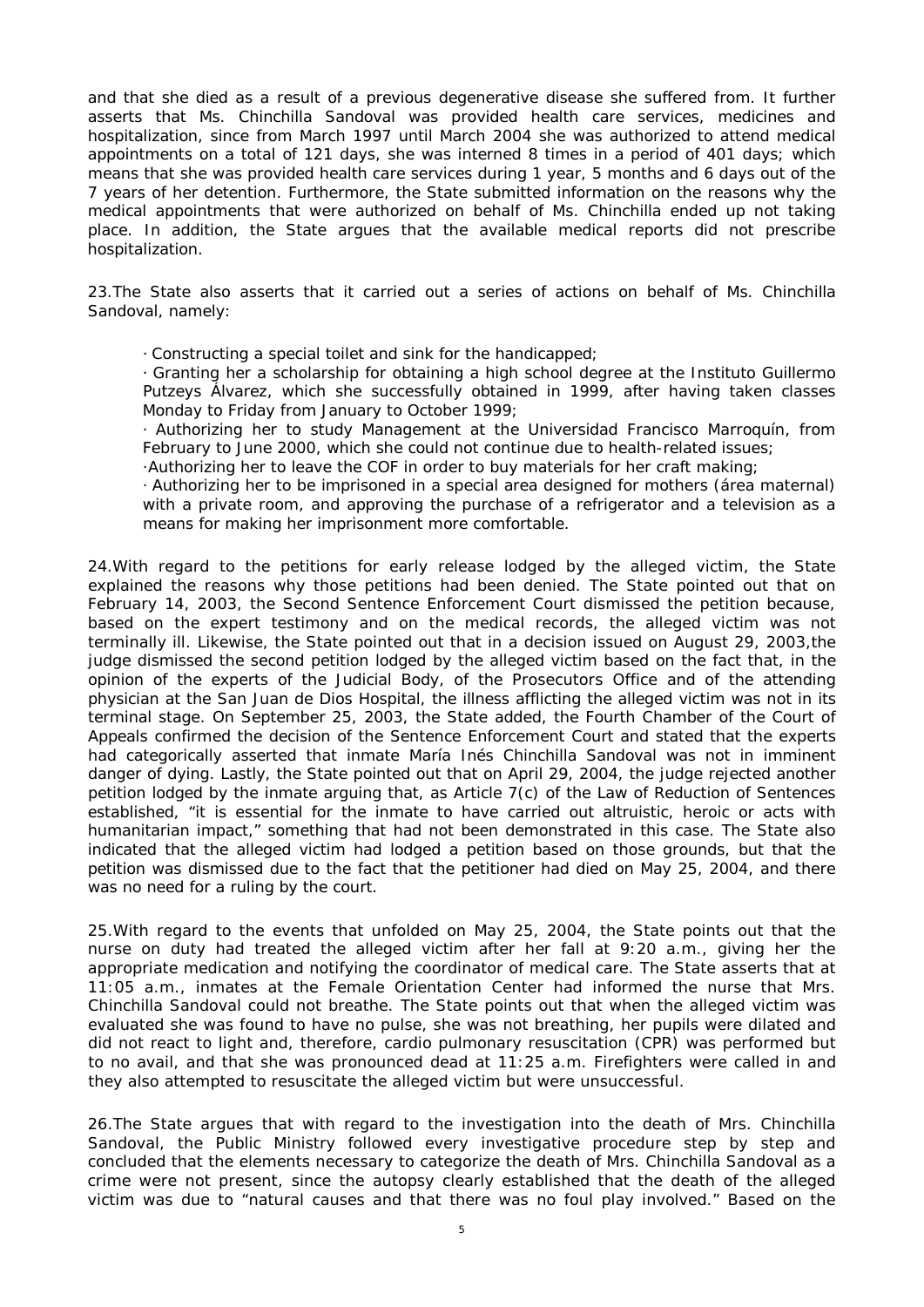foregoing, the State points out that the Prosecutors Office,, in accordance with internal regulations and adhering to the principle of objectivity, requested that the investigation be closed. The State adds that the relatives of the alleged victim did not become joint plaintiffs in the process although, according to the State, they had the opportunity to do so. Furthermore, the State argues, had the relatives done so when the Public Ministry prosecutor filed for "dismissal," they could have exercised the right established in Article 116 of the Code of Criminal Procedure, objecting to the prosecutor's petition. The State points out that the investigation finally concluded when the judge ordered the case closed.

27.With regard to reparation, the State argues that under domestic legislation in force at the time the petition was lodged with the IACHR, the deadline to execute that action had not yet been established. The State adds that to seek compensation before the Inter-American Commission without first having filed a petition for domestic remedy to claim reparation for loss and damages would imply using the system as a fourth instance, and violate the provisions of Article 31 of the Rules of Procedure of the Commission. Based on the foregoing, the State considers that in accordance with Article 46.1 of the American Convention and Article 31 of the Rules of Procedure of the Commission, the petition must be declared inadmissible because domestic remedies have not been exhausted.

28.Regarding the admissibility of the petition, the State, based on the foregoing, concludes by requesting that the IACHR declare the petition inadmissible, alleging that the petitioners must exhaust the remedies provided for in the domestic legislation and not use international mechanisms as an alternative.

# **IV. ANALYSIS**

### **A. Competence** *ratione personae***,** *ratione loci***,** *ratione temporis* **and***ratione materiae* **of the Inter-American Commission**

29.The petitioners are authorized by Article 44 of the American Convention to lodge petitions before the IACHR. The petition identifies an individual as the alleged victim, whose rights, enshrined in the American Convention and in other international instruments, the Guatemalan State has vowed to protect and guarantee. Therefore, the IACHR has competence *ratione personae* to examine the petition.

30.The Commission is also competent *ratione loci* to hear the petition, given that the complaint alleges violations of rights protected under the American Convention that presumably took place within the territory of a State Party to that treaty. The IACHR is competent *ratione temporis* to examine the claim based on the fact that Guatemala ratified the American Convention on May 25, 1978, and, thus, the obligation of the State to respect and guarantee the rights protected under the American Convention was already in force at the time in which the facts alleged in the petition occurred.

31.The Commission is competent *ratione materiae*, because the petition alleges violations of human rights protected by the American Convention on Human Rights.

## **B. Other requirements for the admissibility of the petition**

#### **1. Exhaustion of domestic remedies**

32.Article 46(1)(a) of the American Convention provides that, for a complaint lodged with the Inter-American Commission in accordance with Article 44 of the Convention to be admissible, it is necessary that the remedies under domestic law have been pursued and exhausted in accordance with generally recognized principles of international law.<sup>[4](#page-5-0)</sup> The purpose of this

<span id="page-5-0"></span> <sup>4</sup> See IA Court HR, Case *Chaparro Álvarez and Lapo Íñiguez*. Preliminary Exception, Merits, Reparations and Costs. Judgment dated November 21, 2007. Series C No. 170, para. 16; IA Court HR, *Case Nogueira de Carvalho et al.*.. *Preliminary Exceptions and Merits.* Judgment dated November 28, 2006. Series C No 161, para. 50;IA Court HR., *Case*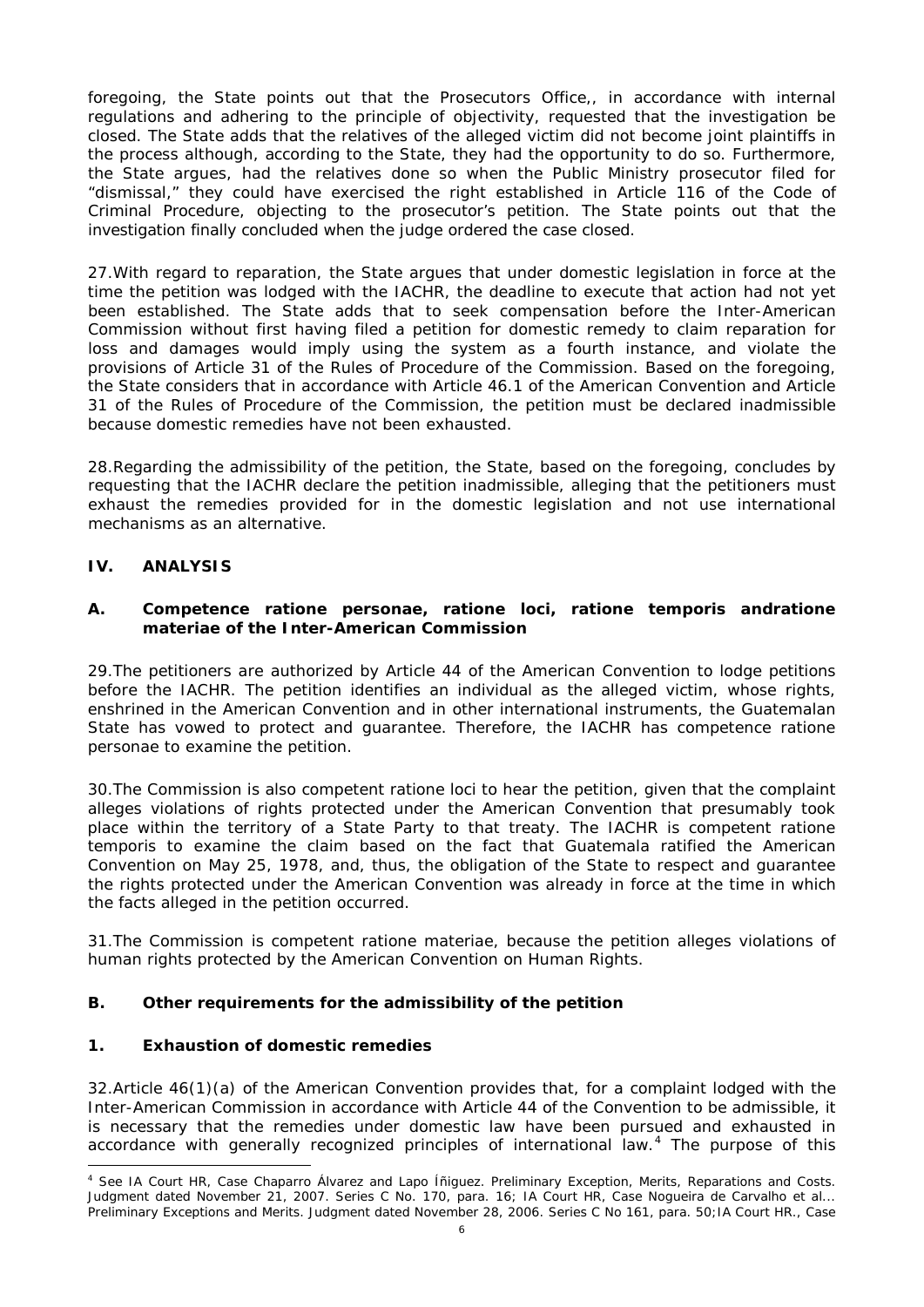requirement is to allow domestic authorities to hear about the alleged violation of a protected right and, if appropriate, to provide a solution before it is heard in an international venue.

33.For the purposes of determining whether the conventional requirement of prior exhaustion of domestic remedies has been met, it is necessary to specify the object of the complaint and to analyze the legal actions filed in the domestic courts with regard to the situation that is the object of the complaint. In that sense, the Commission points out that the object of the complaint refers to: 1) the alleged lack of adequate and sufficient medical care provided to the alleged victim while in jail, specially during the time just prior to her death; and 2) the alleged absence of a proper investigation of the circumstances leading to her death.

#### ·Alleged absence of adequate and sufficient medical care

34.In this regard, the Commission notes that while serving time in jail, Mrs. Chinchilla Sandoval pursued a number of administrative and legal avenues for the purpose of obtaining proper medical care for the ailments that afflicted her. In fact, the information provided by the petitioners shows that beginning in 1997, Mrs. Chinchilla Sandoval filed a series of administrative petitions with penitentiary authorities regarding her health – for example, requests for authorization to go to medical appointments at the hospital. It is also evident from the information provided by the parties that the alleged victim filed with the Second Court of Enforcement of Sentences of Guatemala, three petitions for Early Release for Reduction of Sentence. In that regard, it would seem clear that in the aforementioned petitions for early release, the alleged victim informed the judicial authorities of her ailments as the basis for requesting her release, defining her health status as "terminally ill,"<sup>[5](#page-6-0)</sup> and alleging that she was not being provided adequate medical care at the penitentiary.

35.Likewise, the information provided shows that as a result of one of the petitions for early release filed by the alleged victim, on May 19, 2005, the judge ordered the attending physician at the penitentiary institution to do a medical evaluation of Mrs. Chinchilla Sandoval. The medical evaluation done on August 7, 2003, as a result of the order, shows that Mrs. Chinchilla Sandoval suffered from: Diabetes *mellitus,* high blood pressure, fracture of the right femur, arterial occlusions in the left lower limb, cervical cancer, diabetic retinopathy, and that she was on a wheelchair and her health was deteriorating rapidly.

36.Consequently, the IACHR considers that the alleged victim made use of the means at her disposal, both legal and administrative, to obtain adequate and sufficient medical care while serving her sentence in prison. In fact, it is evident that the alleged victim made the State aware of her health which was deteriorating at an accelerated pace due to the various ailments that afflicted her. Therefore, the IACHR considers that the conventional requirement of prior

-

*Acevedo Jaramillo et al.* Judgment dated February 7, 2006. Series C No 144, para. 122 and ss;*Case Ximenes Lopes*. *Preliminary Exception*. Judgment dated November 30, 2005. Series C No. 139, para. 4; among others.  $5$  In fact, the information provided shows that :

<span id="page-6-0"></span>On November 26, 2006, Mrs. Chinchilla Sandoval filed a motion for early release under extraordinary remission claiming a terminal illness. On February 14, 2003, the motion was denied and the decision stated that "although the inmate named did indeed suffer from Diabetes Mellitus, at that time the ailment could not be considered a terminal illness, given that from the information provided by the experts and from related reports, the judge infers that the person in question can receive treatment with appropriate control inside the Female Orientation Center, the same way her relatives will eventually be able to provide outside of the correctional institution." On March 3, 2003, the appeal of that decision was denied on grounds that it was not filed within the prescribed time period.

On August 6, 2003, a new petition was filed requesting Early Release Due to Terminal Illness. In a decision dated August 29, 2003, the court dismissed the petition arguing that, based on the evidence available, the illness afflicting the inmate was not in its terminal phase. The appeal of that decision was resolved by the Fourth Chamber of the Court of Appeals on September 25, 2003 when it confirmed the decision of the lower court.

On March 3, 2004, Mrs. Chinchilla Sandoval again filed in the Second Criminal Enforcement Court a motion for early release under extraordinary remission, and again claiming a terminal illness.The motion was denied in a decision dated April 29, 2004, which in relevant parts stated, "it is the opinion of the judge that in order to grant the relief requested it is not necessary for the convict to suffer from a particular illness but, rather, as Article 7(c) of the Law of Remission of Sentences, it is essential for the convict to have carried out: acts of altruism, of heroism or any other humanitarian act, none of which was ever established or documented." As stated in the resolution dated June 3, 2004, the appeal of the decision was never resolved by the Fourth Appeals Chamber due to the death of Mrs. Chinchilla.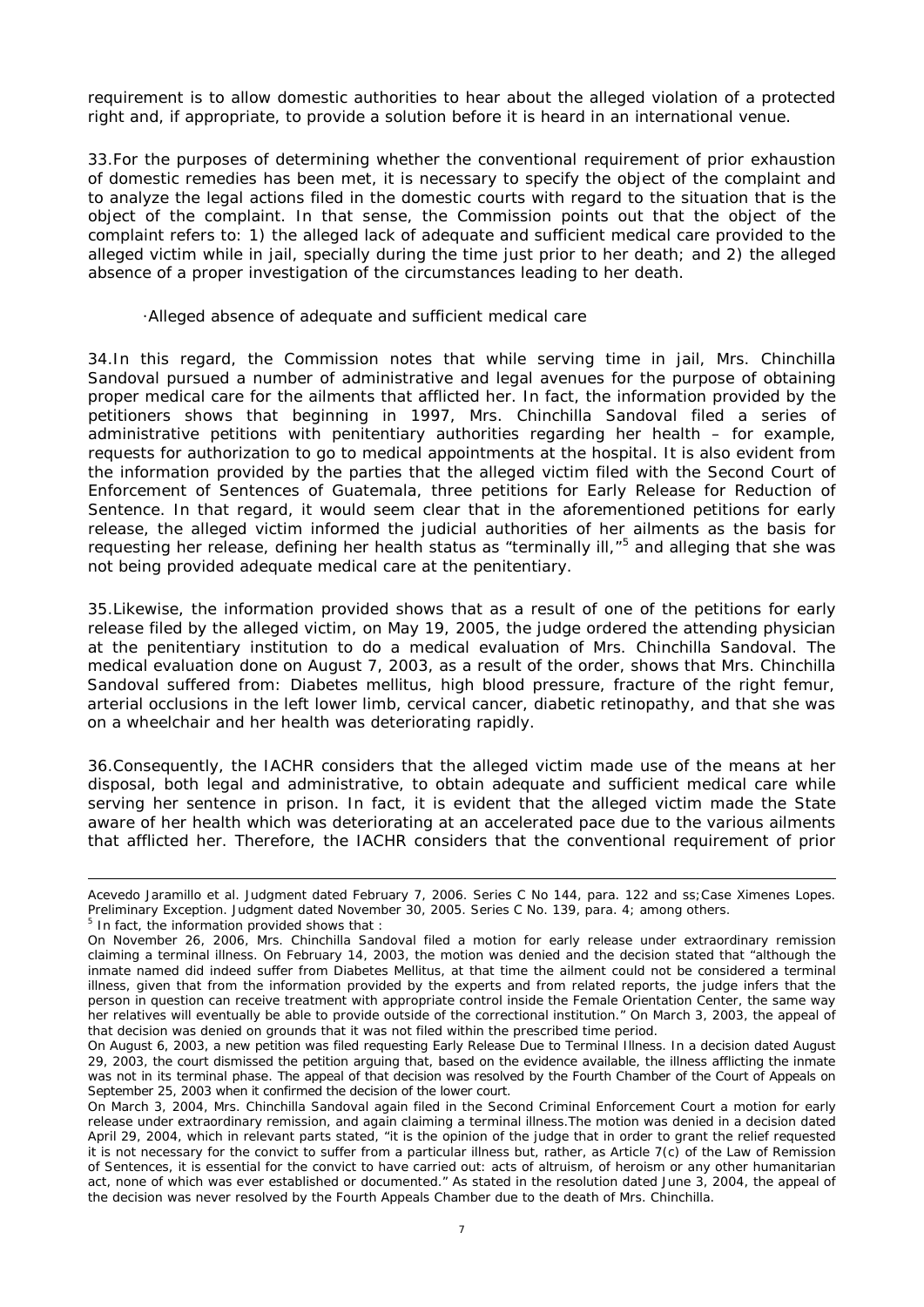exhaustion of domestic remedies has been met with regard to the object of the complaint pertaining to the alleged lack of medical care provided to Mrs. Chinchilla Sandoval at the Women Orientation Center.

·Investigation of the circumstances of the death

37.With regard to the circumstances of the death of Mrs. Chinchilla Sandoval, the petitioners allege that the domestic remedies were exhausted when the criminal investigation that had been initiated for that purpose was closed. The petitioners allege that the State did not adhere to the principle of participation, that is, the obligation to guarantee the participation of the victim, which requires that the State notify the alleged victim that an*ex officio* investigation is being conducted which the victim may join, and, the petitioners say, that was the reason they had not appealed the decision to end the investigation. With regard to civil reparation, the petitioners claim that an exception to the requirement of prior exhaustion should apply, given the inefficiency of those remedies because the processes to pursue those remedies go on indefinitely, and, therefore, they request that the provisions of Articles 46(2).(b) and 46(2).(c) of the Convention be applied.

38.For its part, the State alleges that the petitioners did not attempt to exhaust the domestic remedies in both civil and criminal courts, and, therefore, the petition should be declared inadmissible due to the failure to exhaust the domestic remedies as established in Article 46(1) of the American Convention.<sup>[6](#page-7-0)</sup> In that regard, the State specifically argues that there is a procedure to claim compensation for loss and damages that has not been pursued, and that, during the investigation, the relatives or representatives of the alleged victim did not filed objections or requested the sponsorship of the Prosecutors Office, and that, had they joined in as joint plaintiffs they could have petitioned the judge to continue with the investigation because they considered that there was indeed a crime to be investigated.

39.The information contained in the case file reveals that on the day that Mrs. María Inés Chinchilla Sandoval died, May 25, 2004, the Prosecutors Office proceeded with the removal of the body and transported it to the Department of Forensic Medicine for the autopsy to be performed; thus, initiating an investigation on its own. The autopsy concluded that the causes of death were pulmonary edema and hemorrhaging pancreatitis.<sup>[7](#page-7-1)</sup>

40.The Prosecutors Office requested the dismissal and closing of the complaint because it considered that "after studying and analyzing the investigative actions carried out and contained in the case file […] there is no compelling evidence or legal certainty that would justify initiating criminal prosecution, specially, taking into account that according to the autopsy report, the causes of María Inés Chinchilla Sandoval's death were pulmonary edema and hemorrhaging pancreatitis, and therefore, the Ministry cannot proceed."<sup>[8](#page-7-2)</sup>

<span id="page-7-0"></span> <sup>6</sup> It should be pointed out that Article 116 of the Code of Criminal Procedure of Guatemala provide that:

Joint plaintiff: In criminal offenses, a victim who is legally competent or his representative or guardian in cases of legal incapacity may criminal prosecution in motion or may join in the prosecution initiated by the Public Ministry.

That same right may be exercised by any citizen or association of citizens against public officials or employees who have directly engaged in human rights violations while performing their duties or taking advantage of that opportunity, or when it pertains to criminal offenses committed by public servants who abuse their positions.

For its part, Article 404 of the aforementioned Code establishes:

Appeals: Decisions issued by courts of the first instance may be appealed if they resolve: (…)

<sup>5)</sup> Authorize the Ministry to abstain from initiating prosecutions.

Lawsuits against government entities and agencies may only be pursued through the Public Ministry. An exception is made for autonomous agencies with legal standing.

<span id="page-7-1"></span><sup>7</sup> Autopsy nº 1499-2004, June 3, 2004. Forensic Medicine Service.

<span id="page-7-2"></span><sup>&</sup>lt;sup>8</sup> C-394-2005, Decision issued on January 18, 2005, by the Seventh Criminal Court of First Instance on Criminal Matters, Drug Trafficking and Environmental Crimes of the Department of Guatemala.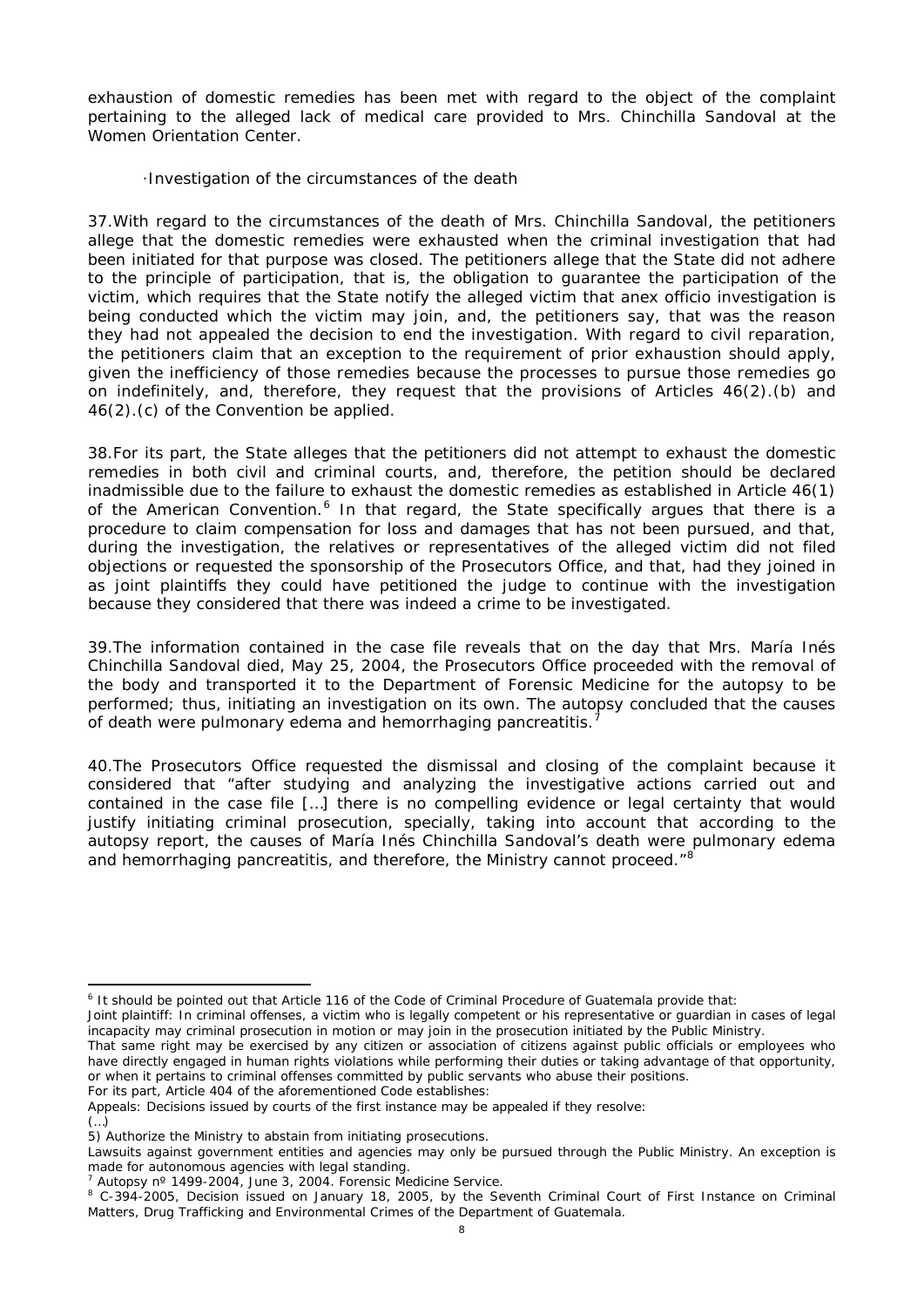41.On January 18, 2005, the Seventh Criminal Court of First Instance on Criminal Matters, Drug Trafficking and Environmental Crimes of the Department of Guatemala, acting on the request made by the Public Ministry, dismissed the complaint and ordered the case closed.<sup>[9](#page-8-0)</sup>

42.As a result, based on the information and documents provided by the parties, on January 18, 2005, the aforementioned court dismissed the complaint and ordered the case closed. That decision was not challenged and there is no record of joint plaintiffs appearing in court during criminal proceedings.

43.The Commission observes that according to the information in the case file, the relatives of the alleged victim were not notified of the investigation initiated by theProsecutors Office or of the outcome of the same.

44.In the opinion of the IACHR, the lack of information and notification made it impossible for the relatives of Mrs. Chinchilla Sandoval to file a petition to change the decision to close the case, to present their allegations and evidence of the deficient medical care provided to the alleged victim after she fell, as they have done in their petition lodged with the IACHR.

45.In addition, the Commission considers that, in the present case, the alleged facts refer to the alleged violation of fundamental rights such as the right to life and to personal integrity, violations that in the domestic legislation are categorized as crimes that can be prosecuted by a court on its own, and whose investigation and prosecution should be pursued by the State.<sup>[10](#page-8-1)</sup> Based on the foregoing and the fact that Mrs. Chinchilla Sandoval was in jail and under the custody of the Guatemalan State when she died, it should be, first, the responsibility of the State to clarify the circumstances of her death and not the efforts of private interests, or for the investigation to depend on the initiative of those private interests.<sup>[11](#page-8-2)</sup>

46.In conclusion, the IACHR considers that in this part of the complaint relating to the death of Mrs. Chinchilla Sandoval, the exception to the requirement of prior exhaustion of domestic remedies established in Article 46(2)(b) applies. That provision establishes that the aforementioned requirement will not apply when the alleged victim has not been allowed access to the domestic remedies, or has been prevented from exhausting them.

47.In this sense, it should be pointed out that compensation for loss and damages which, according to the State, the petitioners did not claim could not, in this case, be considered an efficient and sufficient remedy to investigate, clarify and, if warranted, prosecute the consequences of a death, allegedly, caused by the negligence and the failure on the part of government employees to provide adequate medical care to a person deprived of liberty.

48.Lastly, the Commission notes, the request for the application of the exceptions provided in Article 46 (2) of the Convention is closely linked to the determination of possible violations of certain rights enshrined in the Convention, such as the guarantee of access to justice. However, the Commission bears in mind that Article 46(2), by its nature and purpose, is a norm with autonomous content *vis à vis* the substantive norms of the Convention. Therefore, the determination of whether the exceptions to the requirement of prior exhaustion of

In ordering a case closed, the judge will forward the record to the Public Ministry.

<span id="page-8-0"></span> <sup>9</sup> *Ibidem*. With regard to domestic legislation, it should be pointed out that Articles 310 and 311 of the Code of Criminal Procedure provides that:

Dismissal. The Public Ministry shall petition the court of first instance to close a case, lawsuit or police investigation when it is evident that the fact is not punishable or when it is not possible to proceed. If the judge does not agree with the request to close the case, and the order is final, the head of the Public Ministry will then decide whether the investigation shall continue under the direction of the same official or if a substitute official must be designated.

Effects. The decision that orders the closing of the case may not be modified as long as the known circumstances on which the decision is based do not change or the obstacle that prevents prosecution from moving forward persists, without detriment to the powers of opportunity this Code grants to the Public Ministry.

<span id="page-8-1"></span><sup>10</sup> IACHR, Report No. 52/97, Case 11.218, Arges Sequeira Mangas, *IACHR Annual Report 1997*, paragraphs 96 and 97; Report No. 55/97, paragraph 392; Report No. 75/03, paragraph 27.

<span id="page-8-2"></span><sup>11</sup> IACHR, Report No. 44/07, July 23, 2007, par. 65; Report No. 24/06, March 2, 2006, para. 37, and Report Nº 52/97, paragraph 96.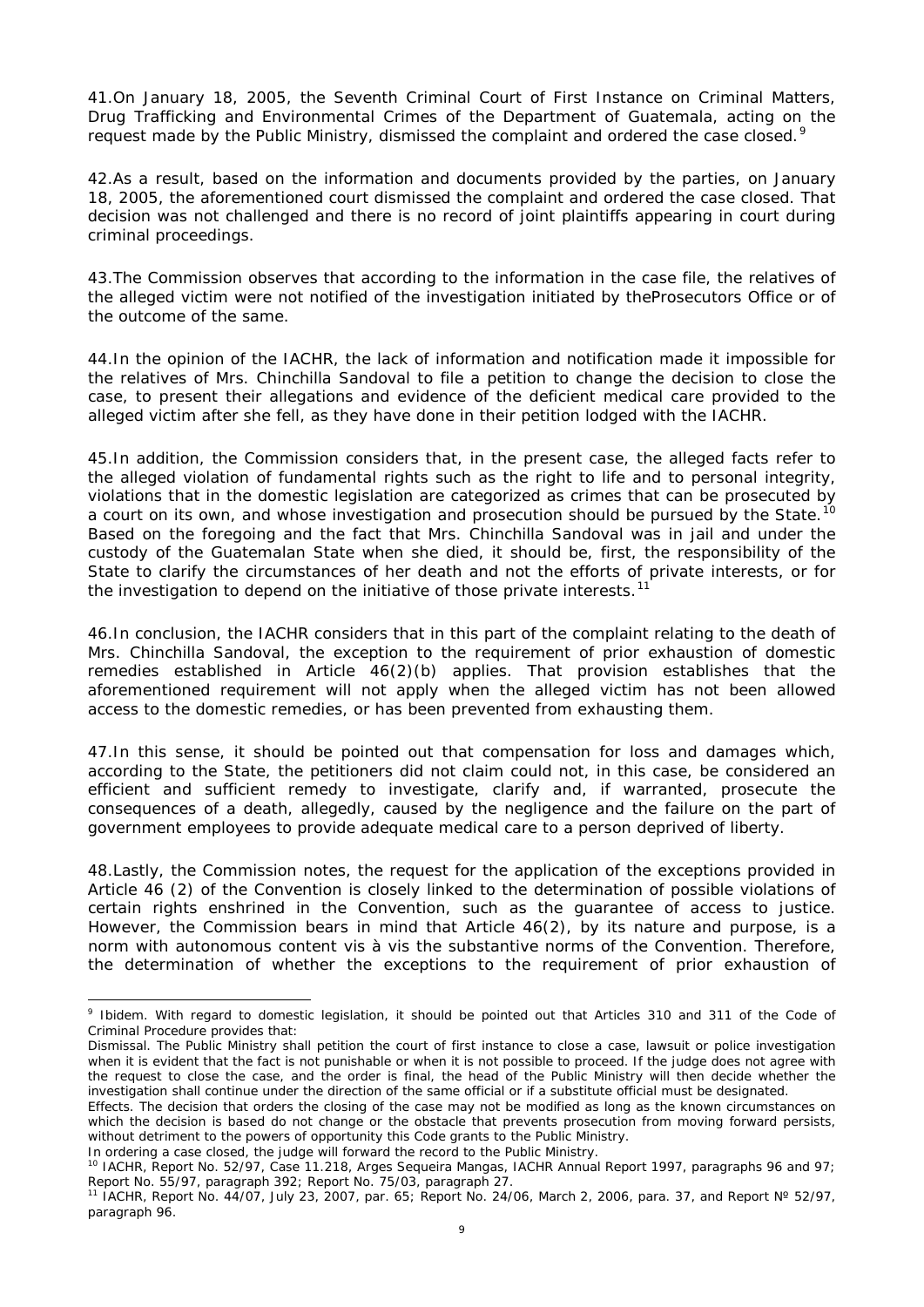domestic remedies are applicable in the present case must be made separately and prior to the analysis on the merits of the case, since it must meet a different standard than the one used to determine the possible violation of Articles 8 and 25 of the Convention.<sup>[12](#page-9-0)</sup>

# **2. Time period to submit the petition**

49.Article 46(1)(b) of the Convention provides that for a petition to be admissible, it must be lodged within a period of six months from the date on which the petitioner was notified of the final judgment in the domestic jurisdiction. Article 32 of the Rules of Procedure of the Commission provides that in those cases in which the exceptions to the requirement of prior exhaustion are applicable, the petition shall be presented within a reasonable period of time as determined by the Commission. For this purpose, the Commission shall consider the date on which the alleged violation of rights occurred and the circumstances of each case.

50.In the present case, with regard to that part of the complaint pertaining to the investigation into the circumstances surrounding the death of the alleged victim, the Commission notes that her death occurred on May 25, 2004; that the criminal investigation was closed on January 18, 2005, without allegedly notifying the relatives of the alleged victim; and that the petition was lodged on March 23, 2005. Therefore, given the context and the characteristics of the present case, the Commission considers that the petition was filed within a reasonable period of time and that the provisions of Article 32 of the Rules of Procedure of the Commission, regarding the timely filing of the petition for the purpose of admissibility, shall be considered met.

51. With regard to that part of the complaint pertaining to Mrs. Chinchilla Sandoval's access to adequate medical care while in prison, the Commission notes that the last petition for release filed concluded with the decision issued by the Fourth Chamber of the Court of Appeals of Guatemala on June 3, 2004. On that date, the court ruled that the appeal filed could not be resolved due to the death of Mrs. Chinchilla. Through order of certification dated August 9, 2004, the Administrative Office of the Second Chamber of the Court of Appeals for Criminal Matters, Drug Trafficking and Environmental Crimes, attested to the fact that there was no pending notification. In that sense, taking into consideration that the petition was lodged on March 23, 2005, the Commission considers that the aforementioned part of the complaint was presented extemporaneously and, therefore, it will not be taken into consideration for the purposes of characterization.

## **3. Duplication of proceedings and international** *res judicata*

52. It is not evident from the record that the subject of the petition is pending in another international proceeding for settlement, nor that it is substantially the same as one previously studied by the Commission or by another international organization. Therefore, the requirements established in Articles 46(1)(c) and 47(d) have been met.

## **4. Characterization of the alleged facts**

53. As the Commission has previously stated in other cases, this is not the stage in the process of examining the petition in which to establish whether or not there has been a violation of the American Convention. For admissibility purposes, the IACHR must simply decide if the allegations constitute facts that could characterize a violation of the American Convention, as provided for in Article 47(b) of the same instrument, or if the petition is "manifestly groundless or obviously out of order" as outlined in subparagraph (c) of the same article. The standard to evaluate those extremes is different than the standard required to decide on the merits of the complaint. At this stage, the IACHR must carry out a prima facie evaluation which does not imply a prejudgment or a preliminary opinion on the merits. The Commission's own Rules of Procedure reflect this distinction between the evaluation that must be done for the purpose of declaring a petition admissible and the evaluation required to establish whether or not the

<span id="page-9-0"></span> <sup>12</sup> Report No. 85/08, Petition 162-06, Melba del Carmen Suárez Peralta, Ecuador, October 30, 2008, para. 43.